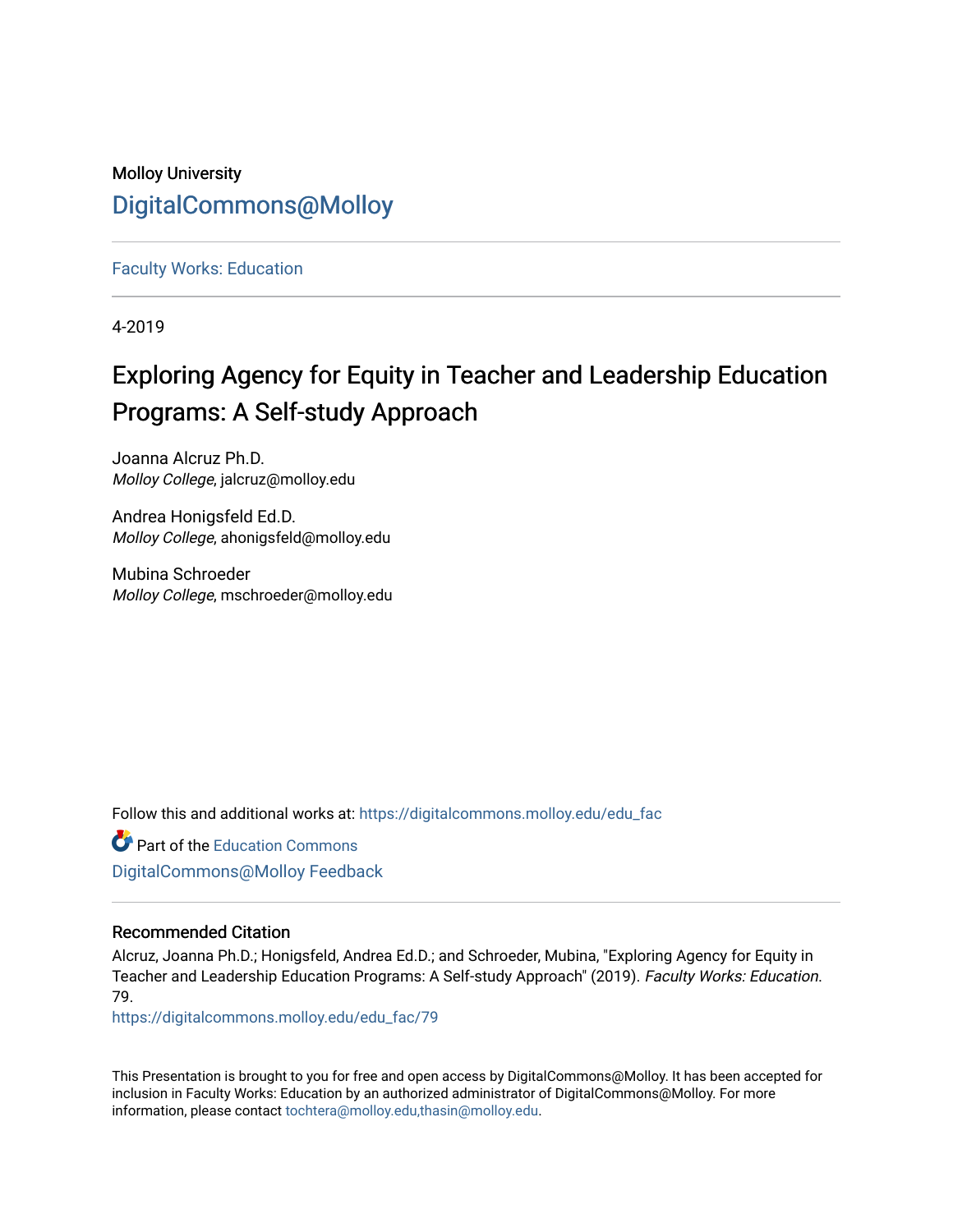# Exploring Teacher Agency For Equity In Teacher And Leadership Education Programs: A Self-study Approach

Joanna Alcruz, Mubina Schroeder, Andrea Honigsfeld Molloy College, Division of Education

#### Research Questions

This study used a qualitative self-study method approach to investigate the ways three researchers define and enact teacher agency for equity and social justice in their teaching practices.

- How has our understanding of social justice changed during our professional and teaching career?
- How do our personal and professional relationships inform our understanding of equity?
- How do we relate our teacher identity to the teacher agency in the context of social justice?
- \* How do we enact teacher agency, as defined by Rios (2018) through sense of purpose, competence, autonomy, and reflexivity in our own teaching practice?
- Are we passing along the social capital (Bordieu, 1990) of social justice to our students?

#### **Methods**

#### **Qualitative Data Sources**

- Four digitally recorded dialogues as shared reflections, each focused on one of the dimension
- **Classroom observations**

#### **Participants**

- **Gender:** 3 female researchers (100%) at suburban college
- **Ethnicity:** Caucasian (66.6%), and Asian/American (33.3%)
- **Country of origin:** Hungary (33.3%), Poland (33.3%), United States (33.3%) with Indian-Pakistani heritage
- **Years of teaching experience:** 21 (33.3%), 16 (33.3%), and 13 (33.3%), Total of 50 years of teaching,  $Mean = 16.7$

#### **Procedure**

Researchers followed the **self-study methodology** for teacher educators aimed at improving professional practice settings, as well as **collaborative inquiry** of self-initiated, focused, interactive, and improvement driven method (LaBoseky, 2004).

#### Theoretical Framework

Teacher education programs are increasingly seen as vehicles for instilling social justice in our society (Ladson-Billings, 1995)

How can we prompt our students to learn "to perceive social, political, and economic contradictions, and to take action against the oppressive elements of reality" (Freire, 1994, p. 17

**Conscientious Engagement for Teacher Agency** (Rios, 2018)

- **Authentic Presence -** Our mind, body and spirit are integrated to inspire and communicate purpose.)
- **Entanglement -** We are entangled with some people more than others and these relationships impact how we behave in the world
- **Meliorism** (We can imagine and build a better world)

Rios' (2018) framework informs teacher agency for social justice by focusing on intellectual, emotional and spiritual pathways we choose as we challenge our own assumptions, beliefs and practices. c.

#### **Results**

#### **Understanding of Social Justice & Equity**

- $\div$  Informed by personal, professional and theoretical approaches
- $\div$  Viewed as idealistic but not always pragmatic
- Viewed as providing opportunities to people regardless of their background
- $\div$  Social and cultural capital of how to take part of the given opportunities
- **Entanglements**, with pivotal moments and critical people who shaped our understanding of equity

#### **Teacher Identity & Teacher Agency**

- **Autonomy** as a dimension addressed in multiple ways
- $\div$  Co-teaching environment creating and sharing the learning space
- **Authentic presence & authentic self**  "putting on a teacher's hat" or "putting on a show"
- \* Primacy of teacher identity over teacher agency for authentic presence
- **Reflexivity**, as a capacity to analyze and evaluate own teaching practices
- Deep-rooted interest in reflecting on our own work
- Supportive culture of the institution
- Open-door policy to visit any professor's classroom to gain new perspectives on teaching and reflection

#### Results (continued)

#### **Classroom Applications of Teacher Agency for Equity**

- **Meliorism,** build a better world (and a better classroom)
- The confidence and competence as teachers and teacher agents came with time and experience (semesters & years).
- $\div$  Shaping the classroom culture to address issues of equity with heightened levels of awareness of the dynamics in the classroom
- **Multiple mentorship** model of the leadership program
- "as a professor at the helm of the class, I may not be the expert that the students need"
- $\div$  Finding the balance between being a model of change without imparting preset ideas about what change is
- Sense of purpose with own beliefs about our role as teacher agents
- **"**We are here to guide them but we also are here to disturb a little bit of their inertia that they can start thinking about things in different ways."

#### **Conclusions**

In recent years, multiple stakeholders, including schools of education, faculty, community members, and policy-makers, have become vested in the idea of schools and teaching as a critical avenue of social justice. It is crucial, then, for faculty, who teach future teachers or school leaders, to understand their own progression as social justice mentors and teachers. Participating in this process of self-study allowed us, the researchers, to engage in enhanced critical reflection about our own teaching practice and how it is molded by our cultural heritage, teaching identity and experience in classrooms that incorporate themes of social justice. The interplay of these factors and analysis of the various ways we enact teacher agency for equity allowed us to view the extent of our conscious engagement in the classroom; these findings may inform the ways in which programs that emphasize social justice utilize the experiences and ideas of their faculty to create unique curriculum. Additionally, the dynamic nature of teacher agency was highlighted in our authentic presence and freedom to determine when and how we reveal our authentic self through our teaching practices. Such reflections illuminate the complexities and implications of the equity teaching practice and its continuous progression.